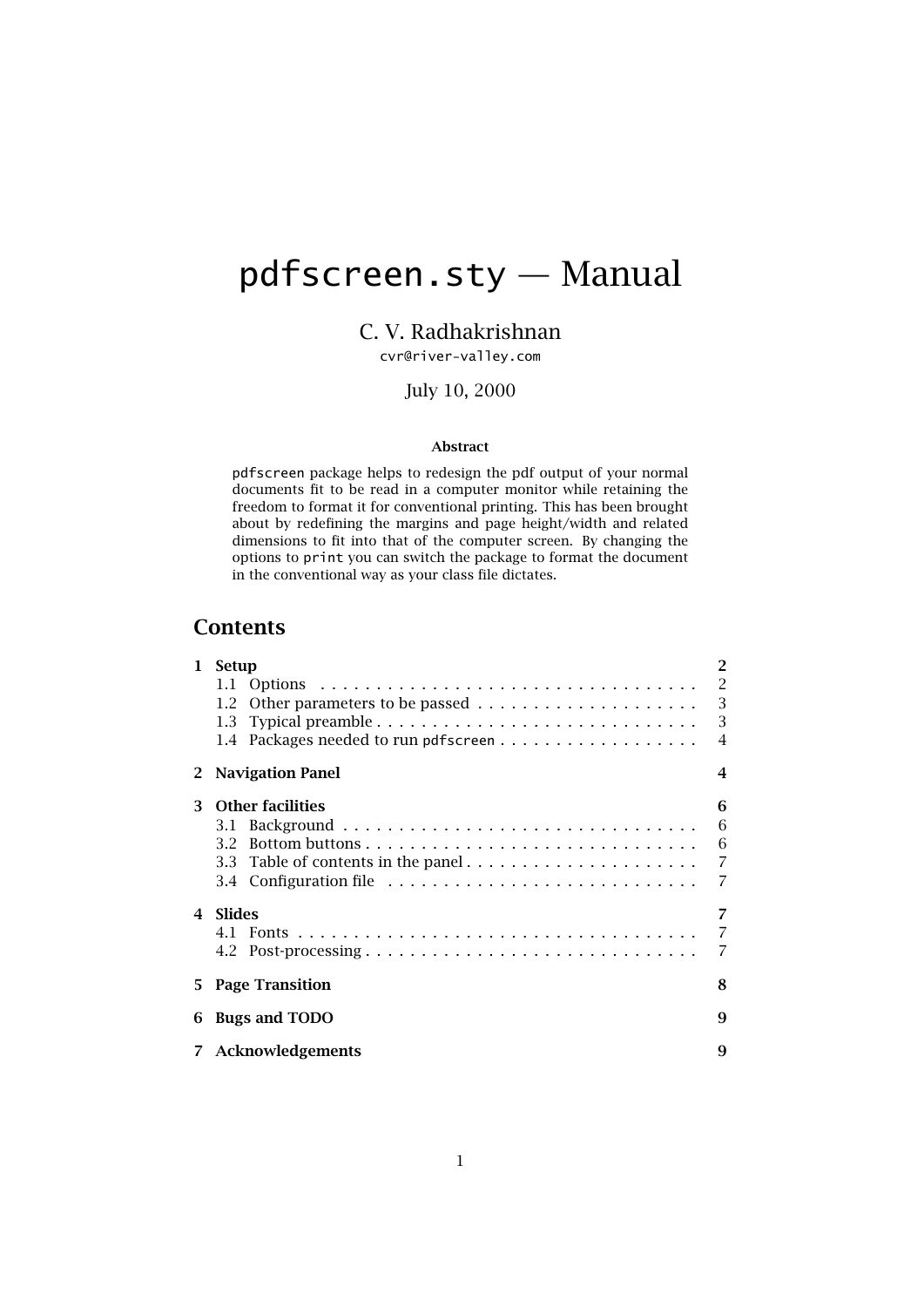## <span id="page-1-0"></span>1. Setup

An elaborate manual is not needed for using pdfscreen, since it is nothing but an extension of the hyperref.sty of [Sebastian Rahtz.](mailto:sebastian.rahtz@oucs.ac.uk) The primary aim of the package is to change the dimensions of the width and height of the page so as to provide an ideal dimension that is fit for screen viewing rather than printing. As such, all those dimensions that control the page shape are redefined to result the desired screen size. The preamble portion requires the package loading command as given below:

#### \usepackage[*screen,panelleft*]{*pdfscreen*}

There is no need to specify the \usepackage{hyperref} with its options, since hyperref is loaded by the pdfscreen. Unlike previous verions you can load hyperref.sty prior to pdfscreen with necessary options if you like, if so pdfscreen will not reload hyperref. The default backend driver for pdfscreen is pdftex. However, you can specify your backend driver as an option.

It will be nicer if pdfscreen is loaded as the last package in the preamble so as to avoid further redefinition of commands that are used by pdfscreen.

## 1.1. Options

<span id="page-1-1"></span>The following options are available:

- 1. screen generates the screen version
- 2. print generates the print that looks like your dvi
- 3. panelleft navigation panel in the left side
- 4. panelright navigation panel in the right side
- 5. nopanel suppresses the panel
- 6. paneltoc table of contents in the panel. With this option invoked, please do not use \tableofcontents command in the document and paneltoc stops as soon as \tableofcontents command is encountered.
- 7. sectionbreak will introduce pagebreak before a section.
- 8. code provides commands that can be used to list verbatim like listing of program code as found in the  $E/FX$  documentation.

```
\begin{decl}\\
 |\usepackage|\oarg{options}\arg{package}\\
 |\screensize|\Arg{6.25in}\Arg{8in}
\end{decl}
```
\usepackage[\*options*}]{\package}} \screensize{*6.25in*}{*8in*}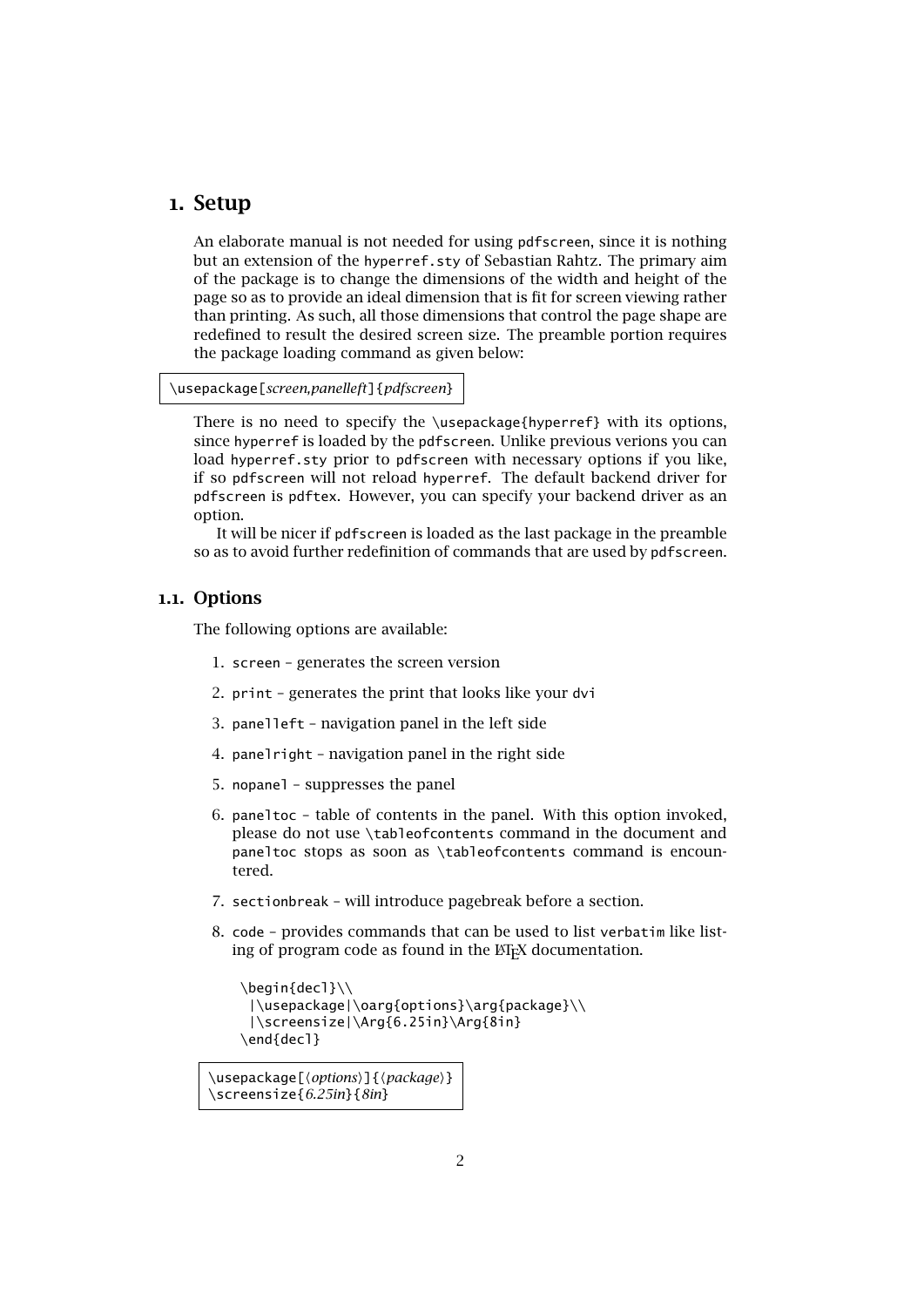- 9. Backend drivers: dvips, dvipsone, ..., vtex can be specified as an optional backend driver. pdftex is the default.
- 10. Color schemes: There are six color schemes bluelace, blue, gray, orange, palegreen and chocolate – available for panel and buttons that you can give as an option to the package. Default is blue.
- 11. Foreign language support: Not all the foreign languages are supported. Only 15 European languages are supported at the moment. However, all the language names as you give in the babel package can be given here as an option. If the language is not supported, the package will default to English. I may request users to send me the translation of the button text in the navigation panel in your language, if it is not supported.
- 12. nocfg an option to suppress the configuration file (see [subsection 3.4\)](#page-6-1), if you don't want to use its specifications.

#### 1.2. Other parameters to be passed

<span id="page-2-0"></span>Few more parameters are to be passed on to the pdfscreen to make it more functional. They are:

\emblema{*\graphic file name*}}

the name of the graphic file that appears on the navigation panel.

\urlid{\*URL name*}}

The home page button in the navigation panel will be linked to the URL.

\screensize{\*height*}}{\*width*}}

This command will facilitate to specify the screen dimensions of the pdf output. No default screen dimensions are available, and therefore the user has to specify it explicitly. There are no restrictions on the screen dimensions. Unlike previous versions, the user is free to choose any dimension. The default width of the panel is 15% of the width of the screen.

```
\margins{hlefti}{hrighti}{htopi}{hbottomi}
```
This command will set the margins of the document. There are no default values for margins and you will have to specify it explicitly in the document preamble.

With \margins and \screensize explicitly given in the document preamble, pdfscreen now obeys whatever screen size and margins the user has specified. This change is brought consequent to the bug report of [D. P. Story.](file:dpstory@uakron.edu)

## <span id="page-2-1"></span>1.3. Typical preamble

A typical document preamble is given below (with which this document is formatted):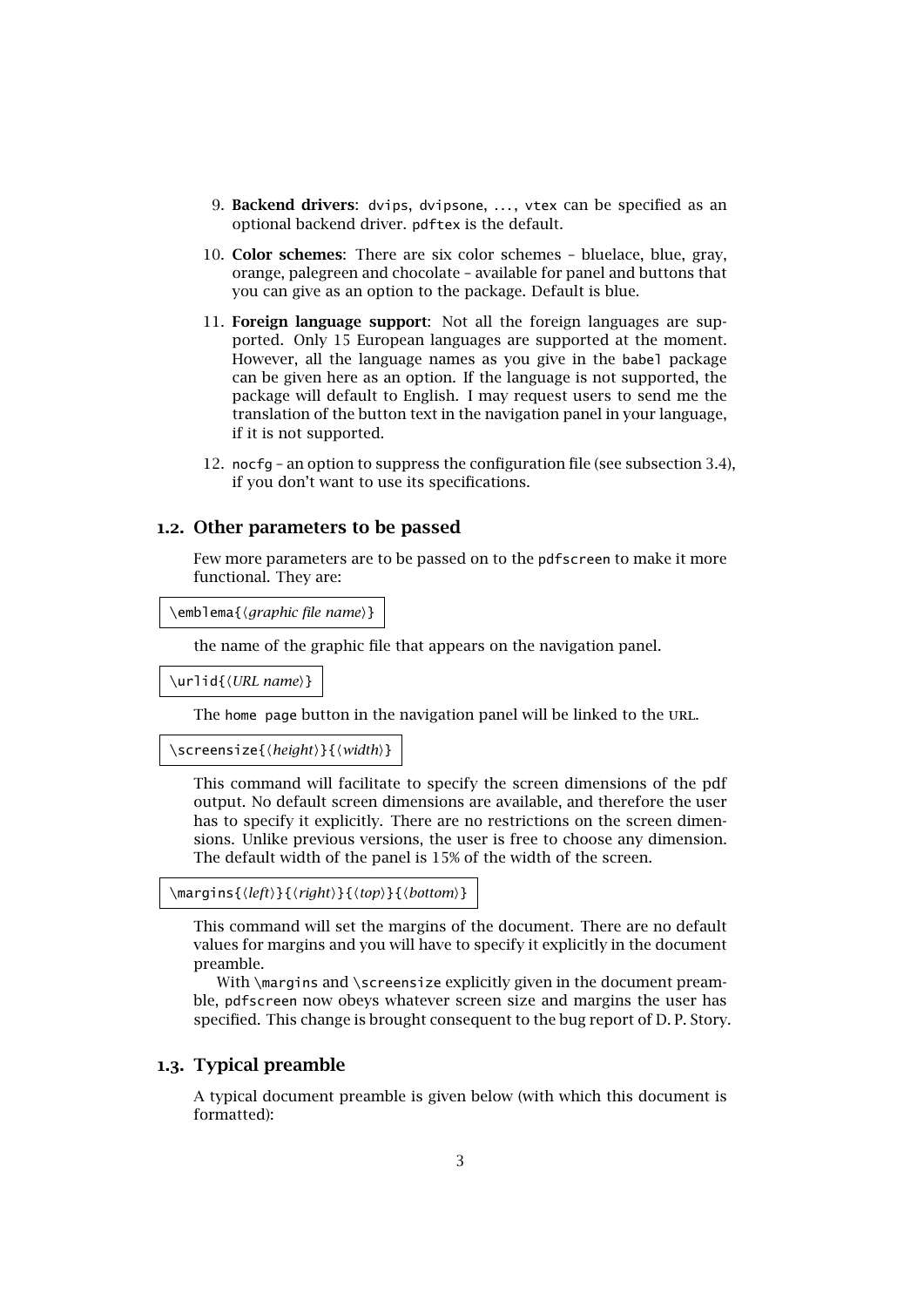```
\documentclass[a4paper,11pt]{article}
\usepackage{xspace,colortbl}
\usepackage[screen,panelleft,gray,paneltoc]{pdfscreen}
\margins{.75in}{.75in}{.75in}{.75in}
\screensize{6.25in}{8in}
\overlay{lightsteelblue.pdf }
\begin{document}
```
#### 1.4. Packages needed to run **pdfscreen**

<span id="page-3-0"></span>The following packages are needed for smooth compilation (grab the latest from CTAN:

- 1. hyperref.sty
- 2. comment.sty
- 3. truncate.sty
- 4. graphicx.sty
- 5. color.sty
- 6. colortbl.sty
- 7. calc.sty
- 8. amssymb.sty
- 9. amsbsy.sty
- 10. shortvrb.sty
- 11. fancybox.sty

# <span id="page-3-1"></span>2. Navigation Panel

The design of the navigation panel is left entirely to the imagination of the user. One can create a panel as per his taste. A newer command, \panel has been added and a default panel is also supplied, which is nothing but a box with navigation buttons vertically arranged. There is also a command:

```
\addButton{\length\}{\button text string\}
```
which you can use to generate buttons of your choice. Here is an example of how to produce a Next Page button:

```
\Acrobatmenu{NextPage}{\addButton{1.25in}{Next Page}}
```
This will generate the following navigation button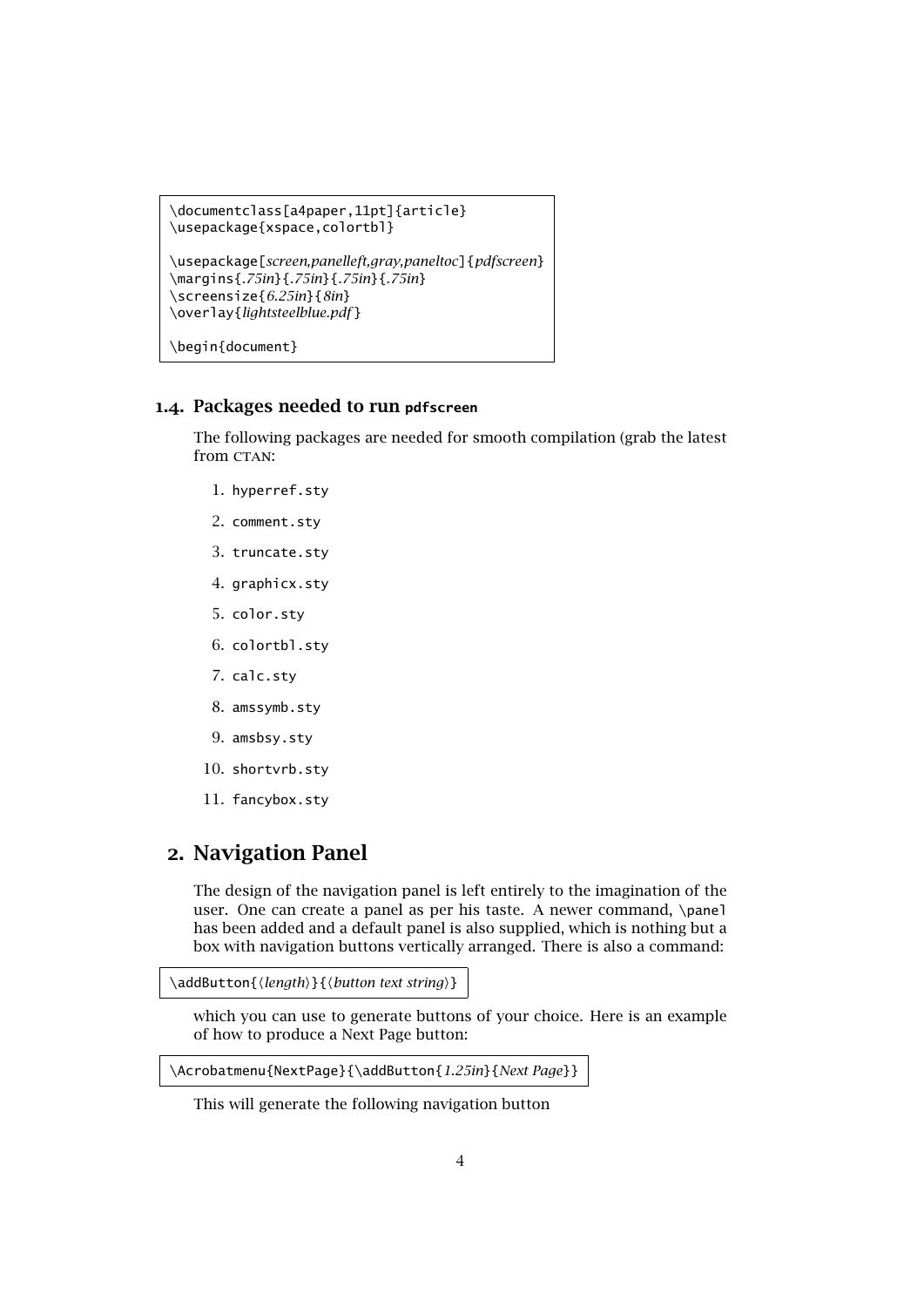

Figure 1: Different types of panel positioning

<span id="page-4-0"></span>*Next Page*

and clicking this will take you to the next page. In the same way, you can build buttons with images too, for which the command,

```
\imageButton{\width\}{\height\}{\graphic file name\}
```
will be useful.



The rug image button is generated by:

\href{http://www.tug.org}{\imageButton{.5in}{!}{tex.png}}

Clicking this button will take you to <http://www.tug.org>, the TEX Users Group web site.

The navigation panel can be positioned at user's will either to the left side or right side. To see different types of output click the buttons in [Figure 1.](#page-4-0)

Width of the panel can be changed by explicitly giving in the preamble of the document like \panelwidth= $\langle$ *dimension* $\rangle$ . The default is 15% of the screen width, however, there is a minimum value of 1in in case 15% of the screen width goes below 1in.

You can define your own panel which is nothing but a vertical box with whatever stuff you want to fit into. The navigation panel of this document is made up of the following code:

```
\panelwidth=1.3in
```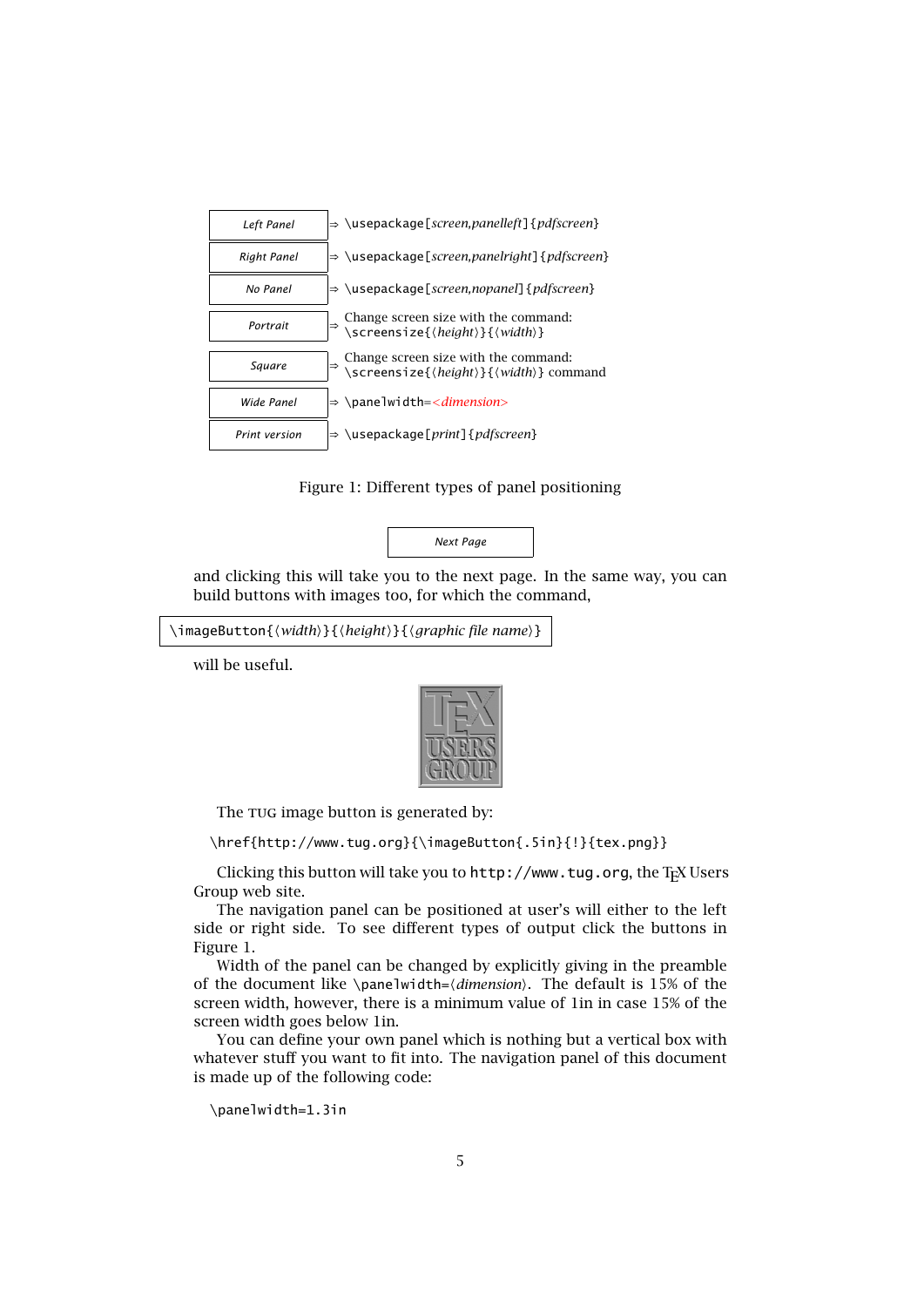```
\def\panel{\colorbox{panelbackground}
 {\begin{minipage}[t][\paperheight][b]{\panelwidth}
   \centering\null\vspace*{12pt}
  \includegraphics[width=.75in]{univ}\par\vfill
  \href{\@urlid}{\addButton{.85in}{\@Panelhomepagename}}\par\vfill
  \Acrobatmenu{FirstPage}{\addButton{.85in}
    {\FBlack\@Paneltitlepagename}}\par\vfill
  \Acrobatmenu{FirstPage}{\addButton{.2in}
    {\FBlack\scalebox{.8}[1.4]{\btl\btl}}}\hspace{-3pt}
  \Acrobatmenu{PrevPage}{\addButton{.2in}
    {\FBlack}\scal\{.8}[1.4]{\bt1}\} \hspace{-.02in}\Acrobatmenu{NextPage}{\addButton{.2in}
    {\LBlack\scalebox{.8}[1.4]{\rtl}}}\hspace{-3pt}
  \Acrobatmenu{LastPage}{\addButton{.2in}
    {\LBlack\scalebox{.8}[1.4]{\rt1\rt1}}\parrow rfill\Acrobatmenu{GoBack}{\addButton{.85in}
    {\@Panelgobackname}}\par\vfill
  \Acrobatmenu{FullScreen}{\addButton{.85in}{Full Screen}}\par\vfill
  \Acrobatmenu{Close}{\addButton{.85in}{\@Panelclosename}}\par\vfill
  \Acrobatmenu{Quit}{\addButton{.85in}{\@Panelquitname}}\par
  \null\vspace*{12pt}
  \end{minipage}}}
```
# <span id="page-5-0"></span>3. Other facilities

#### <span id="page-5-1"></span>3.1. Background

The background of the screen area can be overlayed with a graphic file with the command \overlay{*{graphic file name}*}. Alternatively, you can specify a background color by saying \backgroundcolor{*\color*}} where color is a predefined color with the commands provided by the color.sty.

The background of the panel can also be provided by a graphic file with the command \paneloverlay{*\graphic file*}. If you do not specify an overlay graphic for the panel, the panelbackground color will take effect. You can redefine the panelbackground color to your choice, if you find the default color distasteful, or else you can specify the same in the pdfscreen.cfg file. \overlayempty and \paneloverlayempty commands help you to suppress the overlays at any stage.

A new command \changeoverlay has been introduced and a series of small pdf files, each with less than 2 KB file size are offered, so that you can have different overlays with the change of each section unit and it will reset on every tenth section.

You can create your own overlays and modify the \change command with your overlay files.

#### 3.2. Bottom buttons

<span id="page-5-2"></span>Bottom footer menu can be invoked with \bottombuttons and can be closed with \nobottombuttons. So also in the academic interest, \topbuttons and \notopbuttons are also available. You can have both the buttons in the same page, though it is bizarre looking.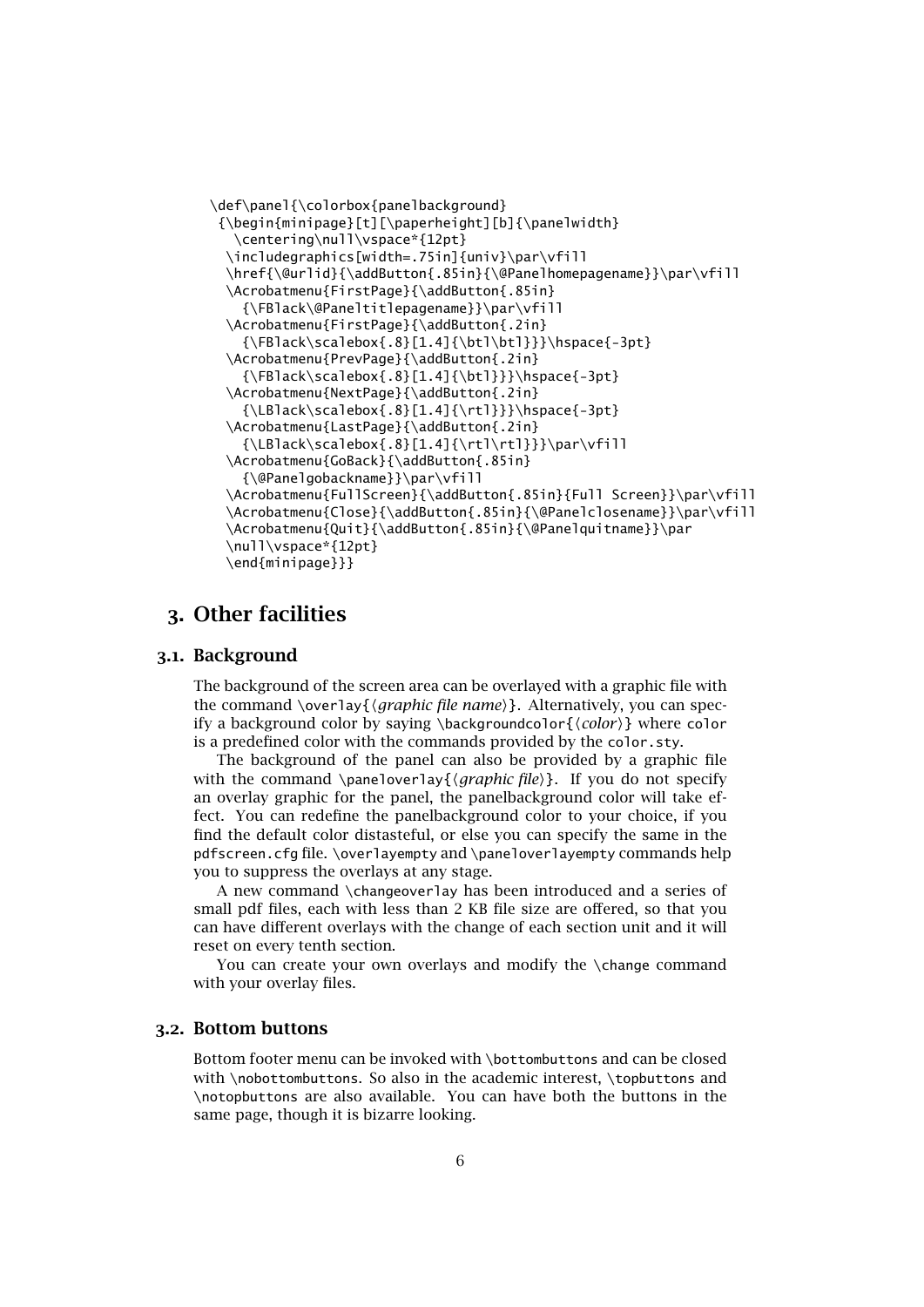#### 3.3. Table of contents in the panel

<span id="page-6-0"></span>The package option paneltoc will allow you to have the table of contents in the navigation panel. In an article, only section headings are shown in the panel toc. Users are requested to use this option with caution, since it is prone to blow up the list and verbatim environments spanning multiple pages. However, a manual intervention with a \clearpage command at the appropriate location can ease you to a certain extent.

## 3.4. Configuration file

<span id="page-6-1"></span>You can keep a configuration file called pdfscreen.cfg in which you can provide your own translation of button text if your language is unsupported by the package, newer color schemes if you dislike the schemes offered, your url id, affiliation and division names, date argument, graphic file name of your logo/emblem. I would suggest to use a configuration file, in which you can give all your site specific requirements, that has another advantage of eliminating the clustered look at the preamble of the document. A typical configuration file is supplied with the package.

## <span id="page-6-2"></span>4. Slides

A slide environment is available which can be entered as

```
\begin{slide}
.
.
.
slide material
.
.
.
\end{slide}
```
This is a box spanning the width and height of the text area, within which the material will be vertically centered.

#### 4.1. Fonts

<span id="page-6-3"></span>All the font attributes have been redefined to make them larger than the usual size inside the slide environment. However, if you want to revert to the original size, you will have to add the word real before the font size command, i.e., for \normalsize, use \realnormalsize; for \large it is \reallarge and so forth.

## 4.2. Post-processing

<span id="page-6-4"></span>The postprocessor *viz.*, PPower4 can be applied to the pdf generated with this package, so that incremental additions to the pages are possible. PPower4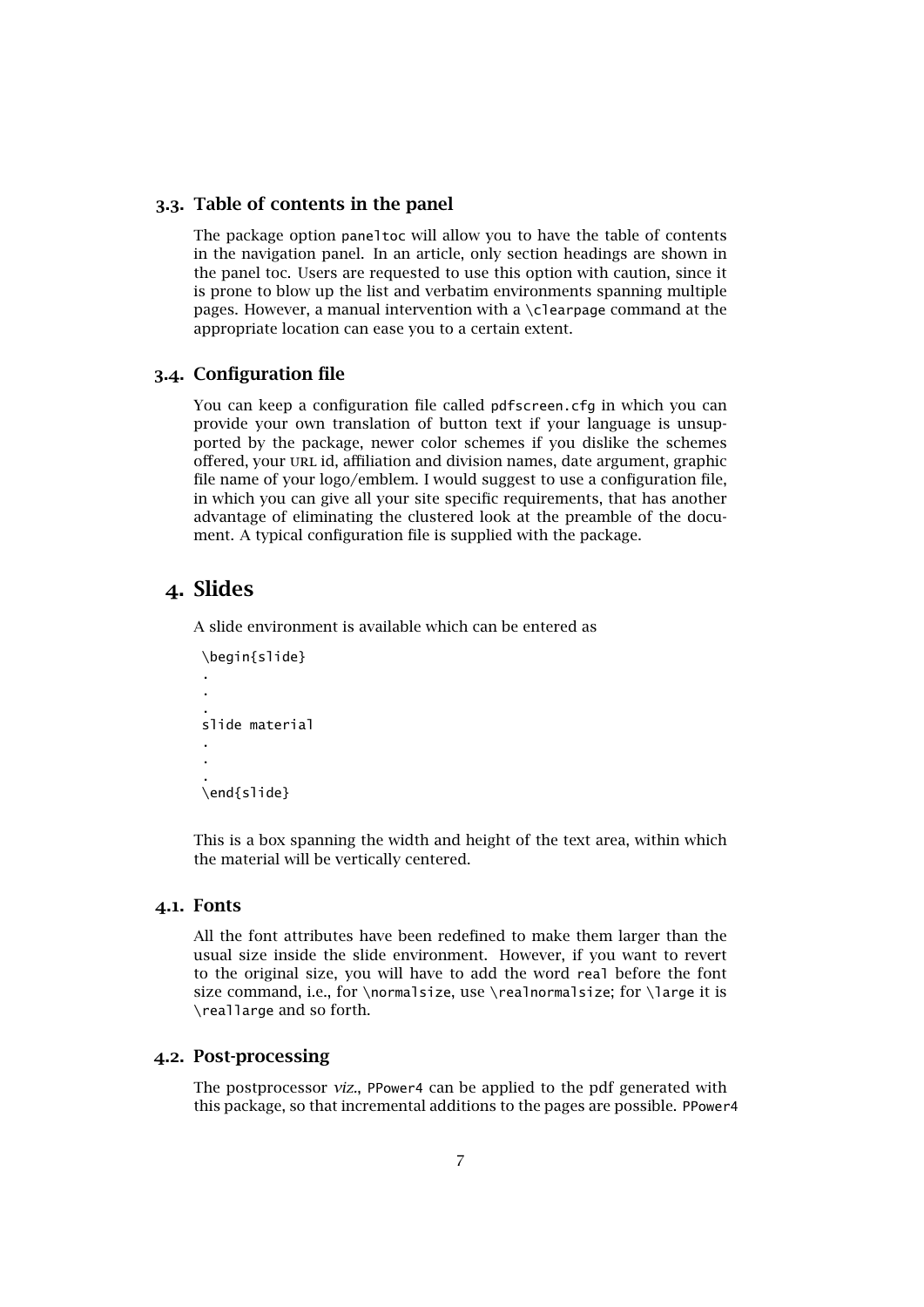is available at CTAN. You may need Java Virtual Machine running in your system to work with PPower4. I have not tried the T<sub>E</sub>XPower package by [Stephan Lehmke](mailto:Stephan.Lehmke@cs.uni-dortmund.de) with pdfscreen, but I would recommend this for effecting incremental builds.

With print option invoked, the slide environment will print as a boxed minipage with another ovalbox adjacent to the slide box. This will prove useful for the audience to record any notes/queries during presentation which they can discuss with the speaker at the end of his session. The 'Notes' that appear in the query box can be redefined to the string you like in your language by the command:

Notes:

\def\notesname{\*your string*}}

*The objectives of the slide option are:*

- *to devise a method for easier technical presentation.*
- *to help the mix of mathematical formulae with text and graphics which the present day* WYSIWYG *tools fail to accomplish.*
- *to exploit the platform independence of T<sub>F</sub>X so that presentation documents become portable.*
- *to offer the freedom and possibilities of using various backgrounds and other embellishments that a user can imagine to have in his presentation.*

## <span id="page-7-0"></span>5. Page Transition

- You can exploit the page transition facilities in the Acrobat. Specify your choice by using the command \pagedissolve{*\option*}}.
- A list of page dissolve options and keys are given in [Table 1.](#page-8-2)

The page dissolve options are taken from the well known book, *Web Publishing with Acrobat/PDF by Thomas Merz will largely help to know the* options for \pagedissolve function.

#### Keys for page transitions

For some of the transitions, additional parameters may be specified. The code given below results in a split effect with the lines moving horizontally (/H) from the inner parts of the page to the outer parts (/O). The duration of the effect is two seconds  $($ D $)$ :

/S /Split /D 2 /Dm /H /M /O

All supported parameters for page dissolve, along with the kind of transition on which the parameters may be applied are given in [Table 2.](#page-8-3)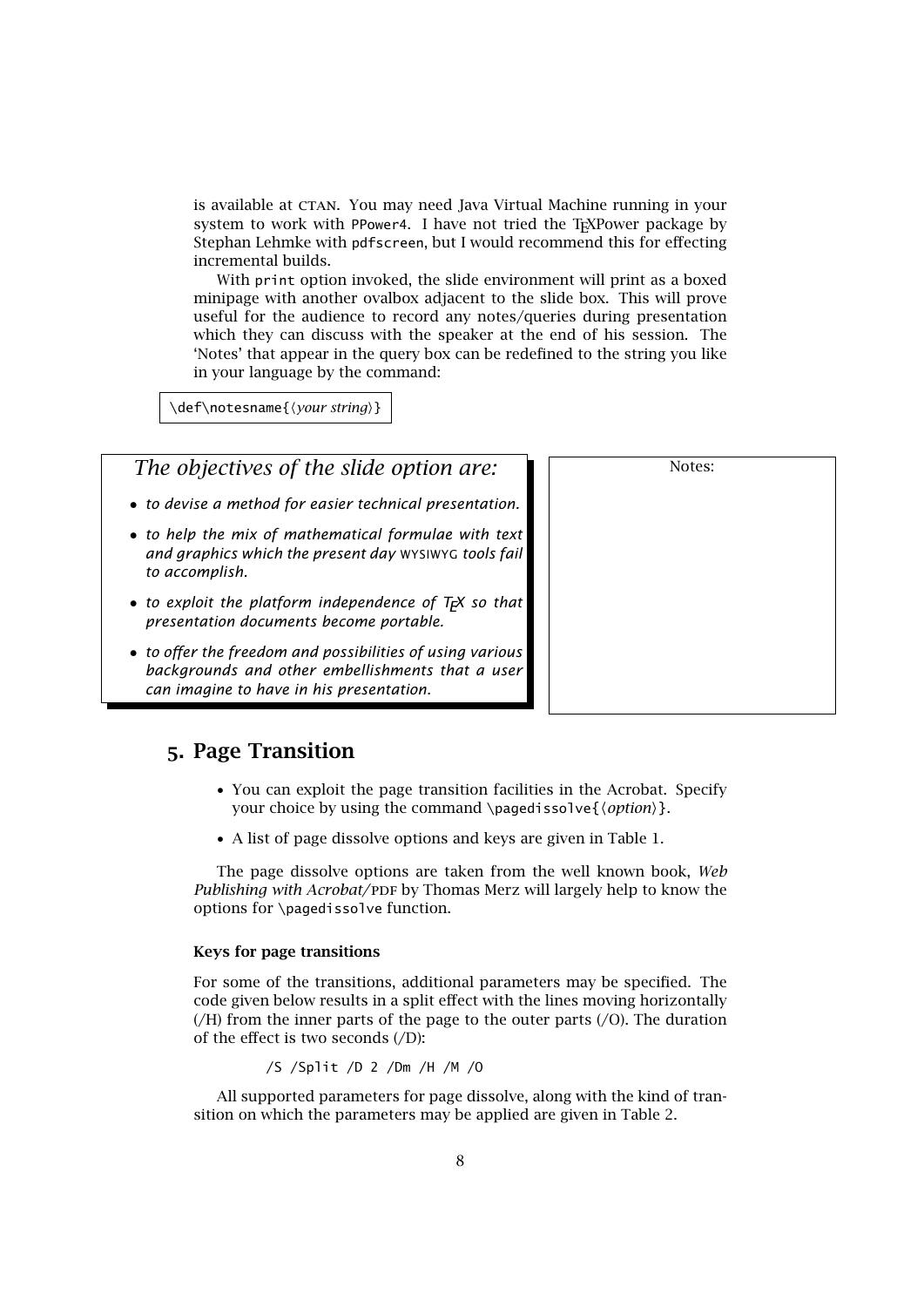| Key            | Explanation                                                                                          |
|----------------|------------------------------------------------------------------------------------------------------|
| /Split         | Two lines sweep across the screen to reveal the new page similar to open-<br>ing a curtain.          |
| /Blinds        | Similar to /Split, but with several lines resembling "Venetian blinds"                               |
| /Box           | A box enlarges from the center of the old page to reveal the new one.                                |
| /Wipe          | A single line "wipes" across the old page to reveal the new one.                                     |
| /Dissolve      | The old page "dissolves" to reveal the new one.                                                      |
| /Glitter       | Similar to /Dissolve, except the effect sweeps from one edge to another.                             |
| $/R$ (Replace) | The old page is simply replaced with the new one without any special<br>effect. This is the default. |

<span id="page-8-2"></span>*Table 1: Keys for page transition*

| Kev         | Explanation                                                                         |
|-------------|-------------------------------------------------------------------------------------|
| /D          | Duration of the transition effect in seconds (applies to all effects)               |
| /Di         | Direction of the movement (multiples of $90^{\circ}$ only). Values increase in a    |
| (Direction) | counterclockwise fashion, $0^{\circ}$ points to the right (for /Wipe and /Glitter). |
| /Dm         | Possible values are /H or /V for a horizontal or vertical effect, respectively      |
| (Dimension) | (for /Split and /Blinds).                                                           |
| /M          | Specifies whether the effect is performed from the center out or the edges          |
| (Motion)    | in. Possible values are /I for in and /O for out (for /Split and /Box).             |

<span id="page-8-3"></span>*Table 2: Additional parameters for page transitions*

## <span id="page-8-0"></span>6. Bugs and TODO

- 1. Enumerated and itemized lists spanning across pages create a nasty missing \item error. [D. P. Story](mailto:dpstory@uakron.edu) has found out the reason to be the centering command, \begin{center} ... \end{center} code inside the \panel macros. His suggestion to change this to \centering has made a dramatic effect thus eliminating the missing \item error. However, if paneltoc option is invoked, there is a slight shift in the spacing between table of contents entries in the panel toc is oberved. Still a  $bug \ldots$
- 2. verbatim environment when spanned across pages (or if a page break occurs amidst a verbatim environment) also had similar bug, resulting in the panel toc items appearing in verbatim mode. A fix has been made again by [D. P. Story](mailto:dpstory@uakron.edu) by putting the verbatim in a vertical box and spliting with \vsplit at the pagebreak. This solved the above problem, but a new problem of loss of colors and font attributes in the second box material after split has errupted.

# <span id="page-8-1"></span>7. Acknowledgements

The development of this package was funded by the University of Auckland, New Zealand [\(John Hillas](mailto:j.hillas@auckland.ac.nz) of Department of Economics made available the funds, to whom I owe much gratitude). I owe much thanks to [Sebastian](mailto:sebastian.rahtz@oucs.ac.uk) [Rahtz](mailto:sebastian.rahtz@oucs.ac.uk) for his patient replies to my incessant queries. The design of the side